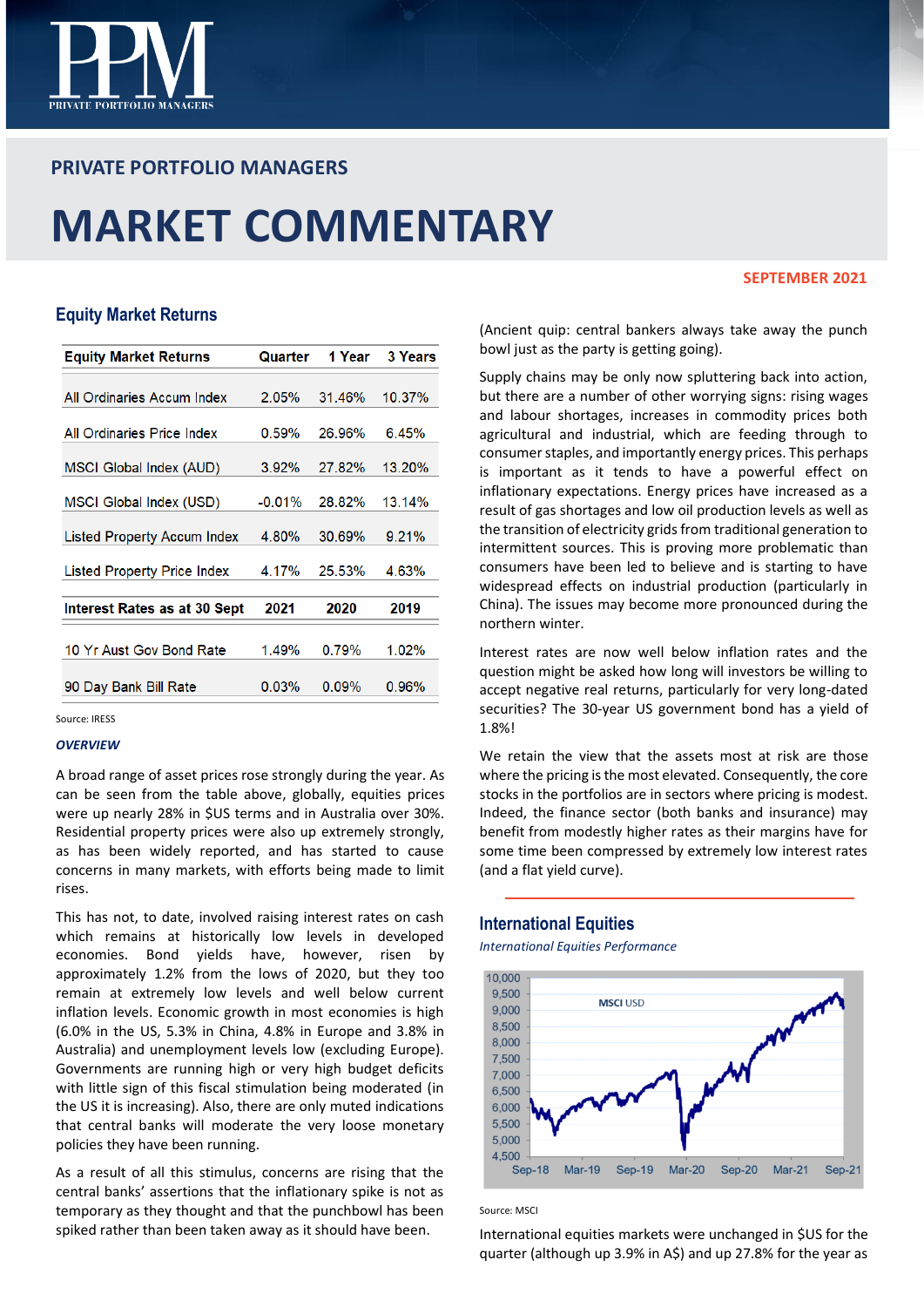measured by the MSCI (an index of global markets), expressed in Australian dollars.

Equities markets rose strongly during the last twelve months, although the last three months saw the rate level off as fresh concerns arose over the spread of the Covid Delta strain. Additionally, there was pronounced weakness in China stocks over concerns of increasingly overt political involvement in capital markets. The long running sore of the financial troubled property developer Evergrande also came to a head, focussing attention on excesses in property and on banking troubles, periodic themes in China.

We would like to re-emphasise that the focus of our strategy remains to limit portfolios' exposure to stocks where valuations are stretched. For some time we have been reducing the holdings in companies such as Microsoft, Alphabet (aka Google) and more recently Eli Lilly. Each are attractive companies, but we feel we have already earned most of the return that will be available for many years to come. Re-investment has been directed to sectors and stocks where we think valuations as well as the company itself are attractive. As has been mentioned previously the differential between the valuation of in favour and out of favour stocks and sectors is unusually large. This has thrown up a number of attractive opportunities.

One area we think is looking attractive is the telecommunications sector. After a period of heavy investment to roll out 5G networks and acquire spectrum there appears to be improving revenue growth and returns for the better placed operators. Returns are improving, mainly as a result of increases in prices to consumers; we feel that this has some way to go as there seems to be more rationality in competition between the players (they do comment that competition is intense, but nevertheless, prices are being raised). There is also the prospect of expanded markets in communication between devices (IoT), although we are treating this as an additional benefit rather than the base case. We think that this could develop in a similar way to the last technological change over approximately ten years ago. Stock prices are very attractive.

Portfolios have long held the major pharma company Merck Sharp and Dohme, best known for their dominant oncology drug Keytruda. Topically, the company also has a large vaccine business, one of the major successes in this area has been Gardasil, which was co-created by Australian Ian Frazer, and has dramatically reduced the incidence of cervical cancer. While it was disappointing that their Covid vaccine trials failed they have recently announced success with an antiviral drug which was found to reduce hospitalisation and mortalities by half in vulnerable populations - a significant development in reducing the pressure on hospital systems of future outbreaks.

Even after the strong recovery in share prices in the banking and insurance sectors, we think that the prices are still attractive. The recent results (in mid-October) from Wells Fargo show improved underlying returns and improvements in efficiency. Additionally, there were more writebacks of the provisions made early in the crisis. It is now apparent that much of the provisioning was not required as the lending books were in good shape. The share price of neither Wells Fargo nor Lloyds, another core holding, have yet to reach pre-Covid levels. In our view the share prices of these banks have yet to fully adjust. The core portfolio holdings in insurance stocks, Travelers Cos. and Allianz are also very modestly priced.

While at the current price we are no longer adding to positions in Nestle we are encouraged by the strong operating performance, after the company had repositioned its portfolio under Mark Schneider. Organic sales growth (that is growth excluding acquisitions/disposals of brands) for the first 9 months of 2021 was up 7.6% with margins maintained at 17.5% was an excellent result. Of particular note was the performance of petfood and coffee.

VW, which vies with Toyota as the largest vehicle manufacturer, and produces a range of cars from the utilitarian Golf to the extrovert Porsche and Lamborghini is the most advanced of the large vehicle manufacturers in the development of electric vehicles. This is vital as the electric vehicles are moving to dominate vehicle manufacture. Despite the problems of chip shortages that have had a significant adverse effect on the industry and on VW we think the outlook is promising and the valuation of the company is extremely attractive.

## **Australian Equities**

*Australian Equities Performance*



The fallout from the Covid-19 pandemic and resulting lockdowns continue to have a major impact on the Australian economy and equity markets. At an aggregate level, the domestic economy has performed better than expected with GDP recovering to pre-pandemic levels and employment reaching record levels. Much of this strength of course, can be attributed to accommodative fiscal and monetary policy: public sector consumption to as much as 22% of GDP versus a pre-pandemic level of around 18%. At the same time official interest rates have been pushed to an all-time low of 0.1%. With lockdowns reinstated in NSW and Victoria (but now lifted) we can expect further disruption ahead, but the experience so far suggests the fallout is being well managed.

One thing is clear, 18 months into the pandemic there have been significant winners and losers in the process. The suppression of interest rates coupled with the homebuilder support program has led to record approvals for housing construction, as well as alterations. Building products company CSR has been a direct beneficiary of this with its pipeline being extended across CY21-22.

Newly added stocks Harvey Norman and JB HiFi have also benefitted through their household appliance and furnishings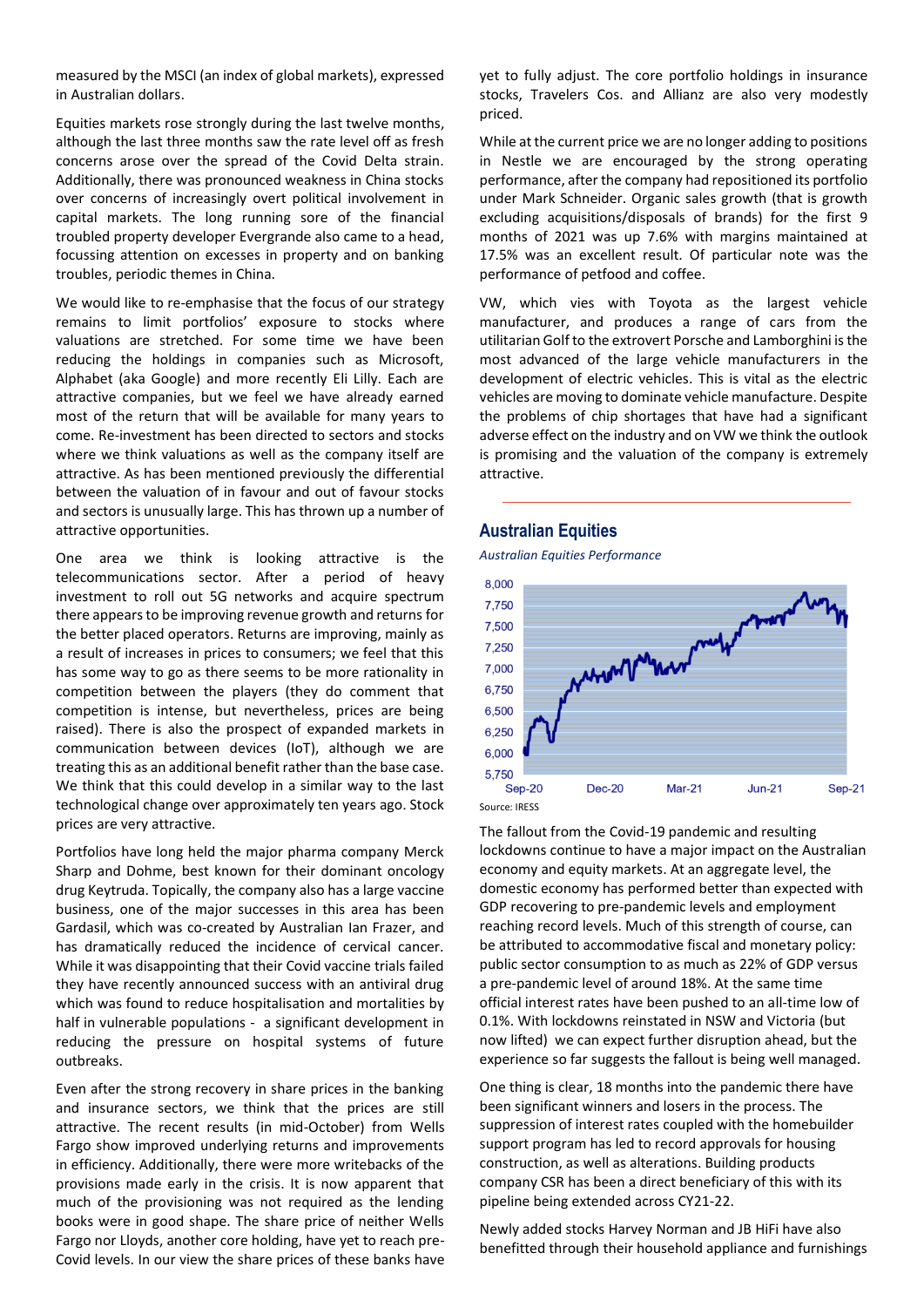exposure. JBH's The Good Guys, for example, saw double digit growth of 13.7% in sales for FY21 with strong growth in key categories of refrigeration, floor care and appliances. Harvey Norman has seen similarly strong results, reporting record earnings for FY21, partly off the back of double-digit sales growth from its domestic franchise network: sales outside of the lockdown affected fourth quarter, more than offset the negative effect from the restrictions.

CBA's result also provides valuable insight into the performance of the domestic economy and on most measures the readings are encouraging. Importantly, the bank's loan book credit metrics have fast recovered and in some cases are now better than pre-pandemic levels – see personal loans arrears and credit card arrears in the below chart from its recent annual result.

#### *CBA Lending Arrears*



#### Source: CBA

The bank is seeing the impact of the housing boom with a surge in lending for new and existing dwellings; home lending for FY21 was up a hefty 33% to \$141 bil. We have seen similarly strong results from the other 3 major banks reporting their quarterly market updates.

Against this backdrop the ASX surged to a peak just shy of 7,900 points before surrendering most of the gains to finish at 7,630 for the quarter. At this point we believe PPM's focused approach to valuation is especially important. Clearly, a direct effect of the extraordinary support measures provided by the government and RBA has been an inflation of asset prices across the board, including property and equities. Although we wouldn't argue that there is a general bubble in the equity market there are clearly pockets of great overvaluation – particularly in technology. But, as is evidenced by recent portfolio purchases – HVN, JBH, WOW, CWY, ELD – reasonable value in good quality businesses remains available.

The commodity space continues to be interesting from a price point of view. A number of key commodities continue to perform strongly and, in some cases, have moved to record price levels – coal for example. On the other hand, iron ore prices have pulled back sharply after reaching record prices of over USD200 per ton. We have maintained our exposure to diversified miners BHP and Rio given that our assessment of value was made off long term normalised iron ore prices in the \$70-80 per ton range. Both companies have extremely strong balance sheets with the outlook for distribution to shareholders remaining attractive. BHP, for example, has distributed over \$4 to shareholders of the past year, a yield of 8.3% from its June 30 share price.

PPM's rural commodity exposure is also benefitting from another buoyant season. Good rainfall across many of the key producing regions in Australia means the volume outlook for crop and livestock production is very encouraging which, combined with attractive soft commodity prices, bodes well for stocks such as Elders.

# **Interest Rates**

*90 Day Bank Bill (%) vs 10 Year Bond (%) Performance*



As the world emerges from the impact of Covid-19 governments are tentatively beginning to talk about reducing fiscal stimulus policies and Central Banks are hinting that inflation is beginning to increase, although most are suggesting it will be transitory, a view we do not completely share.

Over the quarter, interest rates remained at historically low levels, however the narrative from central banks has begun to change. At its most recent meeting the US Federal Reserve (the Fed) left the federal fund rate (FFR) unchanged but noted that it could need to lift rates as early as 2022 and implied that the FFR could be 1.8% in 2024. On tapering asset purchases, the Fed noted that "a moderation of asset purchases may soon be warranted." Chairman Powell was quoted as saying the tapering process could start as soon as the next meeting and conclude in 2022.

The Bank of England Monetary Policy Committee (MPC) has maintained the Bank Rate at 0.1% and confirmed its bond purchasing. The MPC expects inflation to exceed 4% in the current quarter and consequently a lift in the Bank Rate in 2022 appears likely.

The Reserve Bank of Australia (RBA), at its latest meeting maintained the cash rate of 0.1% and the bond yield at 0.1% for April 2024 Australian Government Bonds and will continue to purchase government securities at the rate of \$4 billion per week until at least mid-February 2022. "It will not increase the cash rate until actual inflation is sustainably within the 2 to 3 per cent target range …which will not be met before 2024."

Ten-year Government bonds are currently trading at 1.52% in Australia and 1.53% in the United States.